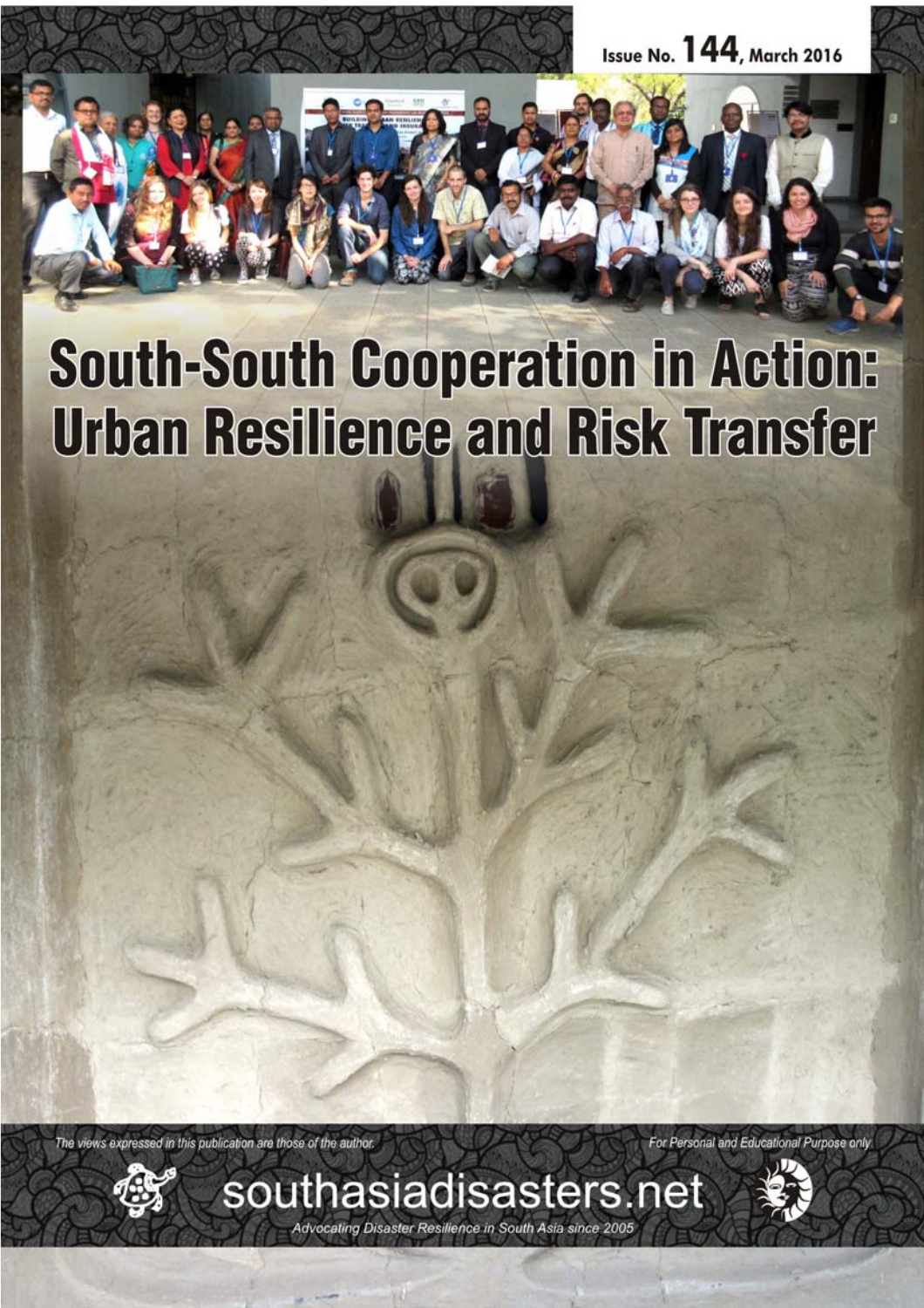### ABOUT THIS ISSUE

Rising urbanization is an inevitable<br>
concomitant of economic growth. India's economic growth in the past decade has fuelled a vast expansion of her cities which now house 31% of its total population. However, poor landuse planning, flouting of environment and municipal by-laws, and the absence of disaster-risk assessment in urban design have drastically increased the vulnerability of India's cities to a variety of climate and disaster risks. India's urban poor who live and work on marginal lands are disproportionately exposed to such risks. Thus, there is an underlying need to build resilience in urban India by empowering its marginalized communities.

This issue of *Southasiadisasters.net* focuses on the theme of "Building Urban Resilience through Risk Transfer and Insurance". It brings together the insights from the 8th South-South Citizenry Based Development sub-Academy (SSCBDA). This academy was organized in Ahmedabad, India from 11th February-13th February, 2015. It saw the coming together of academics, students and practitioners from the field of humanitarianism to discuss and deliberate upon the importance of risk transfer mechanisms as instruments for engendering resilience for India's urban poor.

A risk transfer mechanism like disaster microinsurance helps in transferring the risk of an impending catastrophe from an individual to an institution (insurance company). This issue highlights the way in which contextualized risk transfer mechanisms can protect the livelihoods and assets of India's urban poor from disaster and climate risks. Such mechanisms will eventually help in making India's cities safe, sustainable and inclusive.

**– Kshitij Gupta,** AIDMI

### Preface

The eighth South–South Citizenry-based academy focused on the subject of "Building Urban Resilience through Risk Transfer and Insurance". As the urban component of the world's population increases (now more than 50%), more and more marginal areas are settled. Such areas, especially in developing countries, are vulnerable to hazards such as flooding, water logging, earthquakes, landslides, rising sea levels and smog. These hazards, made worse by inadequate urban planning; i.e. inadequate drainage systems, unplanned development, expansion of slums, violations of building codes and a lack of awareness of proper construction requirements have led to losses for people in both developed and developing countries.

The urban area material losses are estimated at 16% of global Gross Domestic Product in the last decade by the Red Cross. However, such an estimate does not even start to show the disproportionate impact on the poor, who after all, are the likeliest to be found in the marginal and vulnerable areas.

Risk transfer and insurance are becoming important in the discussion about urban resilience. The urban disaster plans need to have the aspects of disaster mitigation and preparedness. Preparedness also includes putting the vulnerable in the best position to recover quickly from disaster shocks. Well targeted insurance for recovery from disaster is important as are other forms of insurance such as health. It requires a national effort by state policy makers and regulators, implementing local authorities and the private sector as provider.

The eighth South–South Citizenry Academy, true to its central creed that effective development solutions are best created by all development stakeholders thinking and working together, was an important learning forum whose case studies, policy perspectives and inputs from insurance policies and the users provided a rich foundation for anyone seeking knowledge on this subject. The UN Office for South–South Cooperation is pleased to help bring this message to a wider audience.

**– Denis Nkala,** UNOSSC



*Mr. Denis Nkala, UNOSSC, underlines the support of the South-South Cooperation to the 8th SSCBDA.*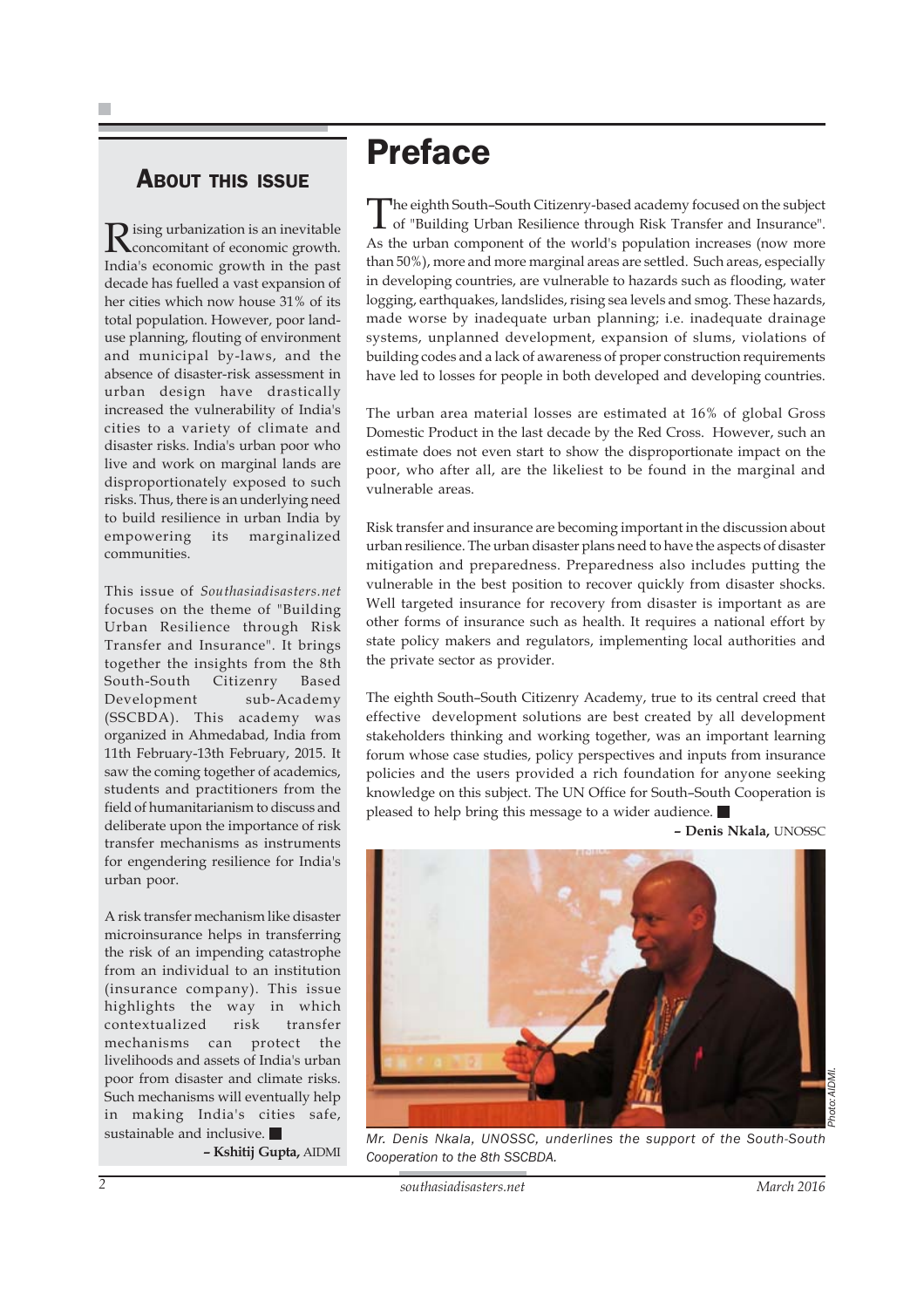#### **INTRODUCTION**

### 8th South-South Citizenry Based Development sub-Academy (SSCBDA)

The All India Disaster Mitigation Institute (AIDMI) in collaboration with the United Nations Office for South-South Cooperation (UNOSSC) had organized the '8th South-South Citizenry Based Development sub-Academy (SSCBDA)' at Ahmedabad, Gujarat from 11–13 January 2016.

The theme of this year's academy was **'Building Urban Resilience through Risk Transfer: Protecting Small Business and Local Market Recovery'.** This academy provided the perfect platform for several leaders, practitioners, students and members of various community based organizations (CBOs) and nongovernmental organizations (NGOs) to share their experience and knowledge of reducing risks in their communities and learn from the experience and knowledge of others.

This year a total of 37 participants from 8 countries and 6 Indian states participated in the academy. It is often observed that local communities are the first responders to any disaster. This high level of risk exposure has led these local communities to partner with local Community Based Organizations (CBOs) and Non-Government Organizations (NGOs) come up with coping mechanisms based on local knowledge systems. However, such risk reduction innovations from the grassroots often go unnoticed at regional and global processes. "The SSCBDA provides a perfect platform for capturing the voice of such CBOs, NGOs and experts to expose them to the knowledge and experience of other such actors", said Mr. Vishal Pathak of AIDMI.

Some of the most reputed practitioners from government and multi-lateral agencies participated in this conference. These included Mr. Denis Nkala, Regional Chief (Asia Pacific), UN Office for South-South Cooperation; Ms. Nandita Hazararika, Deputy Secretary and SPO, Assam State Disaster Management Authority (ASDMA); Dr. Aditya Prakash, Probational DM, Muzzafarpur, Bihar; Dr. Kamal Lochan Mishra, Chief General Manager, Odisha State Disaster Management Authority (OSDMA); Dr. Supriya Akerkar, Lead Senior Lecturer, CENDEP, Oxford Brookes University (OBU); Ms. Prabha Pokhrel, Chairperson, Integrated Development Society (IDS) Nepal; and Dr. M.G.S. Silva, Chairman, Yasiru Mutual Provident Society Ltd., Sri Lanka. 8 students from Oxford Brookes University also attended the academy.

Based on a mix of classroom teaching and experience sharing, the academy helped the participants to thoroughly understand the dynamics of making a risk transfer approach work for local market recovery. "The academy had a perfect blend of theory and practice which made learning easy and enjoyable", said Mr. Shahied Chauhan, a Prime Minister's Fellow in Jammu and Kashmir.

The supporting partners of this academy included Humanitarian Innovation Fund, Stanford University, and Centre for Development and Emergency Practice, United Kingdom.

A new insurance product was launched at the academy by Mr. Denis



*Mr. Mihir R. Bhatt, AIDMI, welcomes guests during the introductory session.*

Nkala and state representatives with UIIC, Odisha. The insurance product was designed based on the demand survey and different consultations with stakeholders. This product will cater to 750 small businesses in Puri, Odisha.

"Objective, fearless and insightful sharing of knowledge on one-to-one basis was very valuable", said Ms. Nandita Hazarika of ASDMA.

"Most cities can not be seen separate from rivers in India. Cities are linked with rivers", said Kamal Locahn Mishra of OSDMA.

The academy ended on a promising note of scaling up the innovations and best practices from the local level to build resilience for India's urban poor.

**– Mihir R. Bhatt**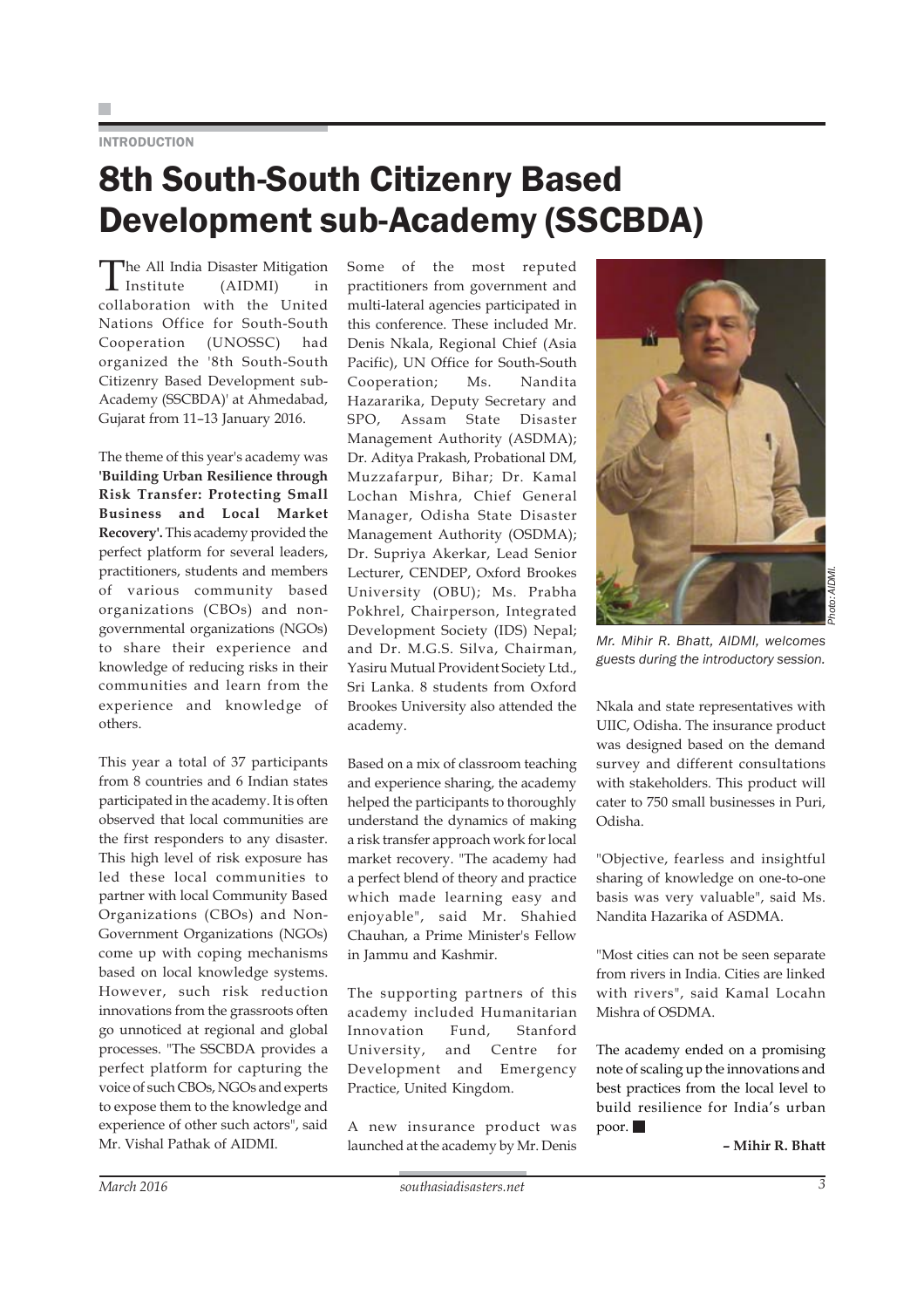#### LESSONS LEARNT

## Learning Statement from the Academy

 $A<sub>s</sub>$  the urban population in<br>developing countries increases rapidly, more people are exposed to a growing number of disaster risks, calling for new types of measures and policies. At present, about 31% of India's population, i.e. about 380 million people live in urban areas, a figure that will increase to about 600 million by 2030 (Planning Commission, GOI:  $34$ <sup>1</sup>. In view of the rapid growth of urban areas, there is an emerging concern about cities becoming more vulnerable to disasters on account of unsafe construction (Planning Commission, GOI:  $72)^2$ .

Poor people are particularly at risk when it comes to facing disasters and recovering after them. In India 85% of the land is vulnerable to one or multiple hazards and most cities are located on hazardous terrains. For example, about 60 cities whose population exceeds half a million are located within zones III, IV and V where severe impact of earthquake is expected<sup>3</sup>. Increasing urban resilience has therefore become a crucial challenge in which all the various stakeholders are to take part, whether national or local governments, international or local organizations, private sectors or citydwellers themselves. The goal 11 of the post-2015 development agenda (Make cities inclusive, safe, resilient and sustainable) has made this increasing need for resilience an

*THE SOUTH-SOUTH CITIZENRY BASED DEVELOPMENT* ACADEMIES, as part of the Global South-South Development *Academies, are southern learning platforms supported by the United Nations Office for South-South Cooperation (UNOSSC) in order to share knowledge, skills and practices. The SSCBDA seeks to contribute to the enhancement of the capacity of government, civil society and communities through joint reflection on development and disaster risk reduction.*

important global priority. Urban resilience is indeed defined as the "capability to prepare for, respond to, and recover from significant multihazard threats with minimum damage to public safety and health, the economy, and security" of a given urban area  $(PAC)^4$ . As stated in the Priority 3 of the Sendai Framework for Disaster Risk Reduction, the promotion of mechanisms for disaster risk transfer and insurance is necessary to increase the resilience of urban areas, especially in the context of climate change. The number of disasters is indeed expected to increase and measures need to be taken. The poor experience the most severe effects of disasters therefore risk transfer and insurance can be one of the keys for decreasing their vulnerability and dependency. Often, poor households and small businesses have no savings to use when a disaster occurs. In order to ensure a dignified life to every citizen, microinsurance can help rebuild livelihood and businesses. Disaster insurances therefore need to be considered as a tool for poverty and risk reduction. In the current context of increasing climate change, it is a means to adapt to a more hazardous and uncertain future.

#### The Eighth South-South Citizenry Based Development Academy

The Eighth South-South Citizenry Based Development Academy emphasizes the importance of building urban resilience, particularly through risk transfer and insurance. Risk transfer and insurance are indeed key tools to increase resilience of small businesses and households as they allow them to recover from the financial losses of disasters. The Academy aims at addressing this matter through its various dimensions – its potential for small businesses, its financial aspect, its inclusive extent etc. – and through the various voices of community, governments and in other countries.

This learning statement is the result of a three-day interactive academy in which various stakeholders took part. These stakeholders include researchers, practitioners, decision

<sup>1</sup> Planning commission, GoI (2013) Twelfth five year plan (2012/2017). Faster, More Inclusive and Sustainable Growth

Volume I. Available at http://planningcommission.gov.in/plans/planrel/12thplan/pdf/12fyp\_vol1.pdf

<sup>2</sup> Planning Commission, GoI (2011) Report of the Working Group on Disaster Management. For the Twelfth Five Year Plan (2012 - 2017). GoI: New Delhi. Available at: http://ndma.gov.in/images/pdf/

Working%20Group%20Report%20on%20Disaster%20Management%20for%2012th%20FYP.pdf

<sup>3</sup> Chandrani Bandyopadhyay Neogi, NIDM (2013) Training Module on Urban Risk Mitigation. NIDM: New Delhi. Available at: http://nidm.gov.in/PDF/modules/urban.pdf

<sup>4</sup> Public Affairs Centre (PAC) 2014. Colloquium on 'Urban Resilience'. Available at: http://pacindia.org/index.php/events/ content/colloquium-on-urban-resilience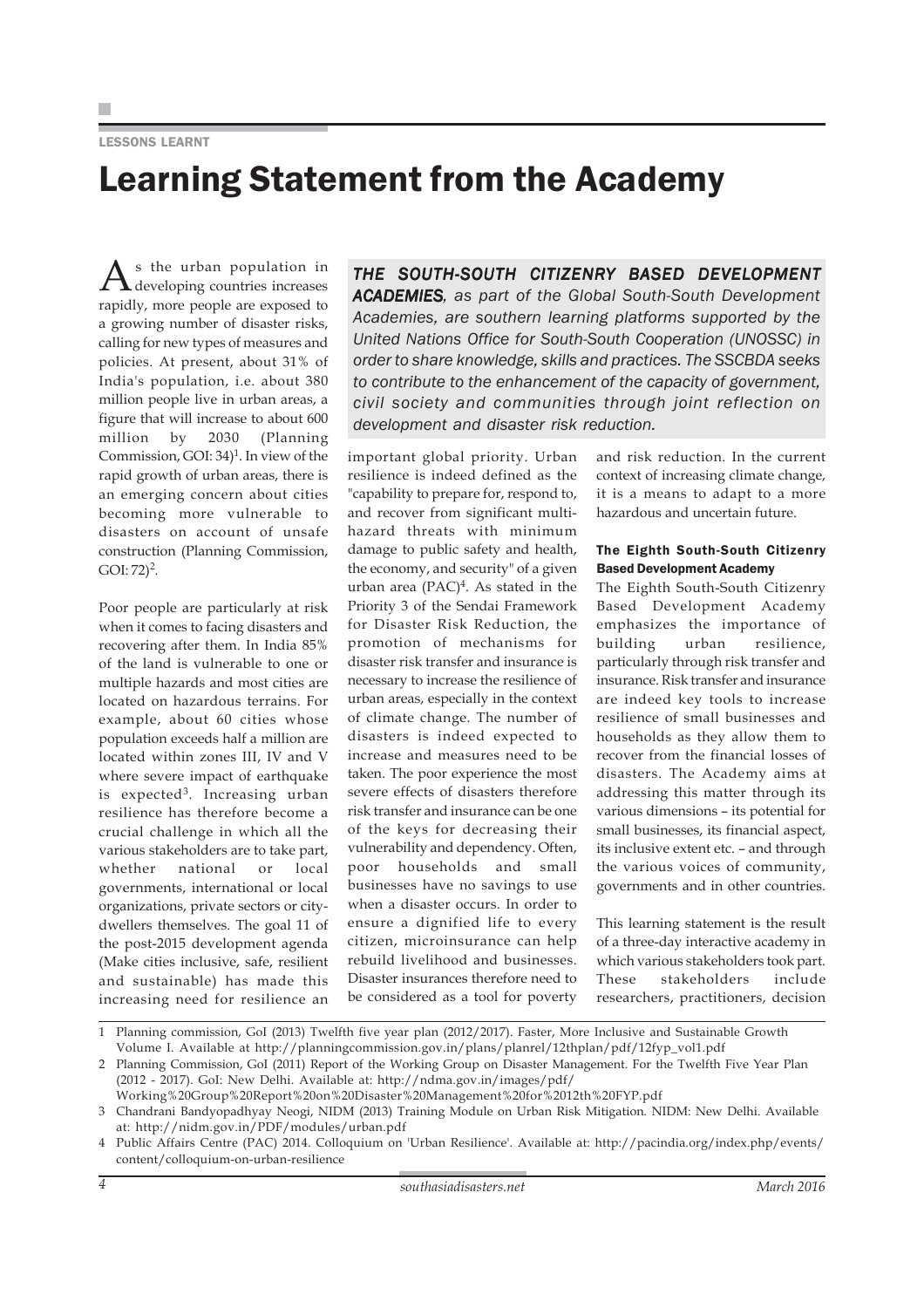makers, officials from government, non-government, UN, universities, community-based organization, community representatives, from six states of India and six countries. As a tool for advocating risk transfer and insurance in order to help implementing development frameworks (such as the SFDRR) as long as the Sustainable Development Goals 2030, this statement is comprised of three parts that elaborate on the main points to be considered within the development of risk transfer mechanisms requirements, opportunities, and key message to policy makers.

#### The Learning Statement as a tool to promote and strengthen risk transfer and insurance

**Target Vulnerable Populations:** Almost 70% of the world's population has not access to proper insurance coverage. Microinsurance has the potential to reach a high number of households and small businesses, particularly the vulnerable and marginalized population, to help raise their awareness and prepare them to face disasters in building financial resilience.

**Preserve what has been Built:** When

a disaster occurs, the economic improvement and wealth created or saved by small businesses or family can be destroyed. Moreover, the aftermath of a disaster often brings debts, for the small businesses often choose loans as a way to recover from the loss. Informal and exploitative credits then prevents them from full recovery and growth. Disaster insurance can help keeping the level of development already achieved and protecting the assets of such populations to break the poverty cycle.

**Prepare for the Future:** Climate change increases the number of disasters and changes the nature of risks. For instance, flash floods have become a major threat for small businesses, especially because



*Dr. Supriya Akerkar, Oxford Brookes University, presents the importance of research for risk transfer and insurance.*

frequently occurring disasters are more harmful than rare large-scale disasters. Microinsurance are therefore key tools to bring sustainability to the response and recovery in the aftermath of a disaster, supporting both households, small business owners and the local economy.

**Empower Communities:** Offering economic opportunities and a more equal access to financial tools support the development of small businesses and households. It improves their knowledge and ability to master their development.

**Support Global Economy:** Small and informal businesses are the motors of the economy in the urban context of developing countries. Strengthening their growth allows for more general economic growth through a virtuous cycle.

#### Requirements to put learnings into practice

**State recognition and political will:** The implication of State and local governments is an important step in raising the awareness of insurance companies and city-dwellers. Government can ensure regulation, monitoring and promotion of disaster

insurances. Strong political institutions are also a key step towards efficient organization.

**Governance and transparency:** Communication and consultation from the part of the different stakeholders is a key element to the success of microinsurance systems. Information must reach and be discussed by all the actors.

**Tailor-made Policy:** As coping strategies are not universal, solutions have to be adapted according to the situation, whether social, financial or geographical. The policy must adapt according to the place and people involved, to be as close as possible to the interests of the stakeholders.

**Education:** A certain level of awareness and education is needed on the part of various stakeholders to build strong disaster insurance systems together. Potential clients must be aware of the importance of the microinsurance systems to understand the mechanisms in order to trust the system and invest money in it.

**Research and Data:** Both are necessary to identify the needs, to understand the perspectives of the different stakeholders and to create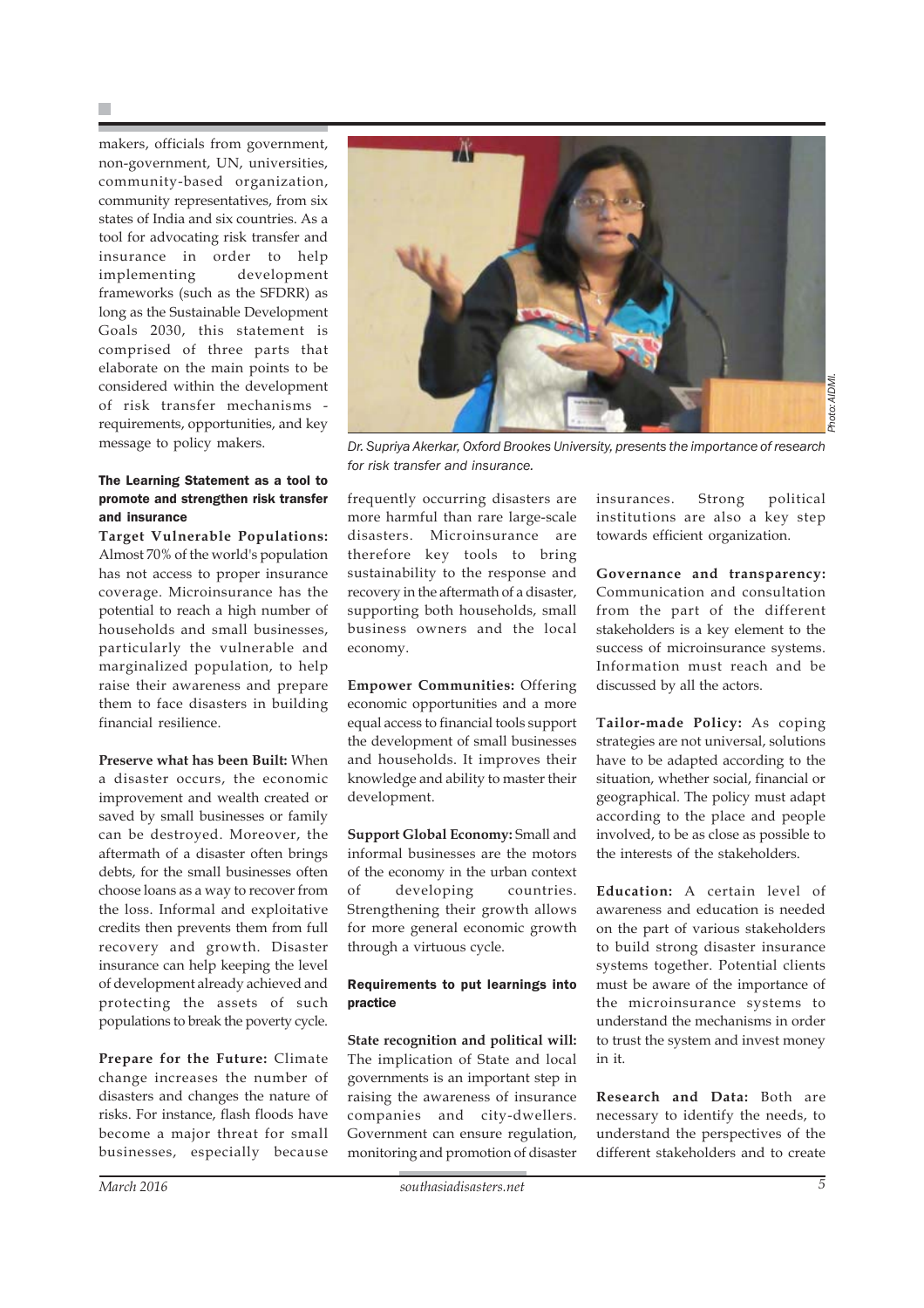coherent microinsurance schemes suitable for the different populations targeted. Research needs to focus both on knowledge of people's incomes and ability to pay for insurance as long as knowledge of hazards and all possibilities of risks in order to focus areas.

**Documentation:** It is very much important to show case the success stories of people who gained benefit of disaster insurance in order to convince more people. Documentation of such success stories can be one of the tools to increase the demand for disaster insurance.

**Simplicity:** The mechanisms and language need to be easily understandable so that every stakeholder can take part and feel concerned, affording sound and reliable claim processes.

#### Opportunities for a rapid implementation

**Current Interest:** A month after the end of the COP21, a year after the Sendai Framework for Disaster Risk Reduction was launched; the international interest for urban resilience and risk reduction is increasing. India will also host the Asian Ministerial Conference on Disaster Risk Reduction by the end of the year 2016. 2016 can be a turning point in term of awareness and creation of projects at various scales.

**Current Investments from The Government:** The current investments made by the Government of India on smart cities and urban development in general can offer an opportunity to develop resilience. Indeed, smart cities cannot be considered as such without being safe cities and disaster insurances can help providing the required protection to their dwellers. The new initiatives by the Government in the field of insurance and coverage show a renewed interest for the sector. Two new insurance schemes were created in 2015: *Pradhan Mantri Jeevan Jyoti Bima* for life insurance, *Pradhan Mantri Suraksha Bima Yojana* for personal accident insurance*,* and a new pension fund: *Atal Pension Yonaja.*

**Disaster:** Disaster themselves can also be seen as an opportunity to raise awareness and promote suitable insurance packages to affected and vulnerable groups.

**Local capacities:** Urban and rural dwellers often carry an important memory of disasters and of resilience practices that has been long-acquired throughout time. This precious knowledge needs to be recognized and promote as a key tool for urban resilience.

**Insurance companies' involvement:** Insurance companies are not used to the type of population requiring



*Mr. Mihir R. Bhatt interacting with the participants at the 8th SSCBDA.* **– Pauline Prevost,** AIDMI

microinsurance, and often does not see the advantage of insuring people with low premiums. However, the potential increase of their involvement could help devising new mechanisms that could cover large amounts of the population.

**Operationalization:** The practical aspects of microinsurance are central in order to implement efficient schemes reaching communities and gaining the trust of people.

**Financing:** The financial supply to provide insurance in the long-term and possibly reinsure companies or NGOs is a crucial matter to allow for a sound insurance system. The financial matter is an important challenge for short but also especially long-term recovery.

#### Key message for policy makers

**Rising financial losses:** Natural disasters and climate change induced financial losses are likely to rise, which will not only wipe out developmental gains, but also put pressure on publics funds and economic growth prospects in absence of catastrophic risk transfer arrangements at national and sub-national levels.

**Setting examples:** Disaster management being the state subject, ideally governments should lead in introducing risk transfer and insurance mechanisms to protect public and private investments as risk reduction and adaptation strategy.

**Enabling environment:** Creating enabling environment for private sector players through supportive policies and regulatory environment in the risk transfer and insurance sector should be seen as a strategy to reduce its own losses and cost of rebuilding and reconstruction. This sector must have both, incentives for investors as well as products and policies that cater to the needs of the poor and vulnerable.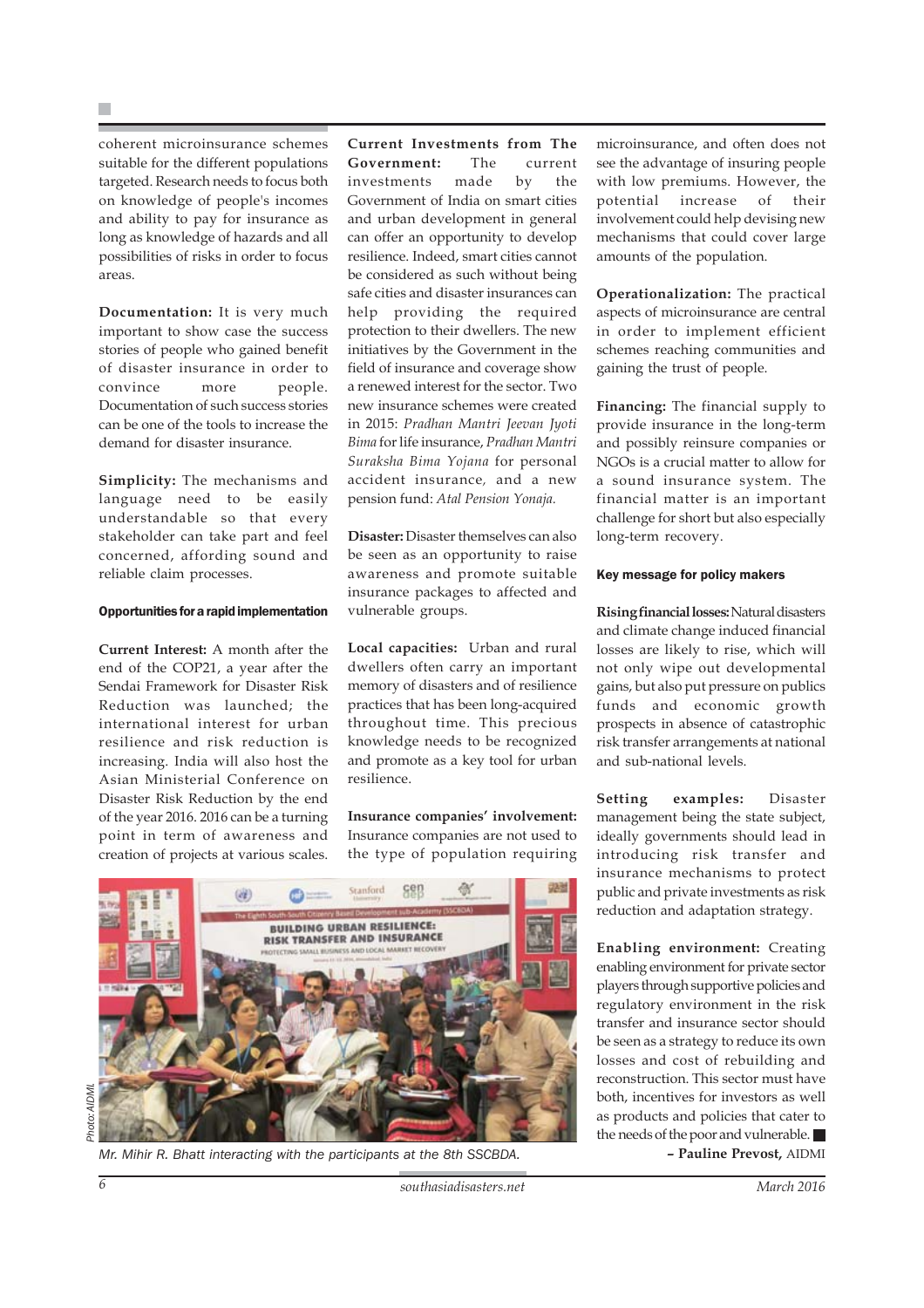#### CASE STUDY

### Financial Burden Due To Natural Disaster



*Mr. Abdul Jafar at his shop in Ambari, Guwahati.*

The following case study has emerged from interactions through a demand survey conducted in Assam, April 2015, for piloting a disaster micro-insurance for small and informal business.

Mr. Abdul Jafar is of 32 years of age and stays at Ambari, Guwahati. His Family includes 2 male members & 4 Female members with his daughter, who is only 2 years old. He is not very well off and falls under the lowincome households.

He owns a betel leaf (paan) shop near his home. He also stocks the complementary items like gutkha, cold drinks and tobacco are in the shop. He owns a brick and cement room for doing his business. From the age of 10 he had started the business. Although his business is about 22 years old, but still now it is still a challenge to earn more profit. On an average he has a monthly income of about Rs. 6000. Moreover, he and his brother earn to bear all the expenses of their family.

 He has been saving 50/- per day from the last three years for the marriage of his sister. So in last two years he

saved around Rs. 36000/-. Also he saved some amount for the future of his daughter.

Since he is a localite, he is well aware of the floods in that area. Apart from infrastructural damage, i.e. damage to shop, house, physical environment, he also has to close the shop during the flood time. But the floods that occurred in 2014 were so horrible that the water got into shop for two to three days resulting in a lot of damage.

He had bought a new refrigerator for his shop just six months ago. During the floods, this refrigerator remained submerged under water for two full days. The result was that the compressor of the refrigerator got damaged. Since the company warranty on the refrigerator did not

*Disaster microinsurance can provide a much needed respite to small and informal businesses. Such a risk transfer mechanism, with its comparatively miniscule annual premium would insure Abdul's assets against losses from floods.*

cover damages incurred due to flooding, Abdul had to use his meagre savings for the repairs. But in that year, the shop was affected by flooding three more times.

The repeated repairs made a huge dent in Abdul's savings. He had to spend all the money that he had saved for his sister's marriage. To secure operating capital, he took a loan from a local moneylender at a rate of 60% per annum. After one year he was able to repay all the money. Now he has started to save money again. But he still fears floods that can undo all his hard work and deplete his savings.

Abdul's story highlights the precariousness of small business owners in the absence of risk transfer mechanisms. It also shows how traditional insurance fails to address the needs of such people in the aftermath of a disaster (the losses incurred due to floods were not covered in the refrigerator's normal warranty). Having spent all his savings on repairs, Abdul was forced to take a loan at an exorbitant rate of interest just to secure the capital needed to operate his business.

Disaster microinsurance can provide a much needed respite to small and informal businesses. Such a risk transfer mechanism, with its comparatively miniscule annual premium would insure Abdul's assets against losses from floods. This in turn, would provide him with the freedom to use his savings for personal and professional growth. For instance, if Abdul had access to disaster microinsurance, then he could have indeed used his savings for his sister's marriage.

**– Arup Das,** sSTEP, Assam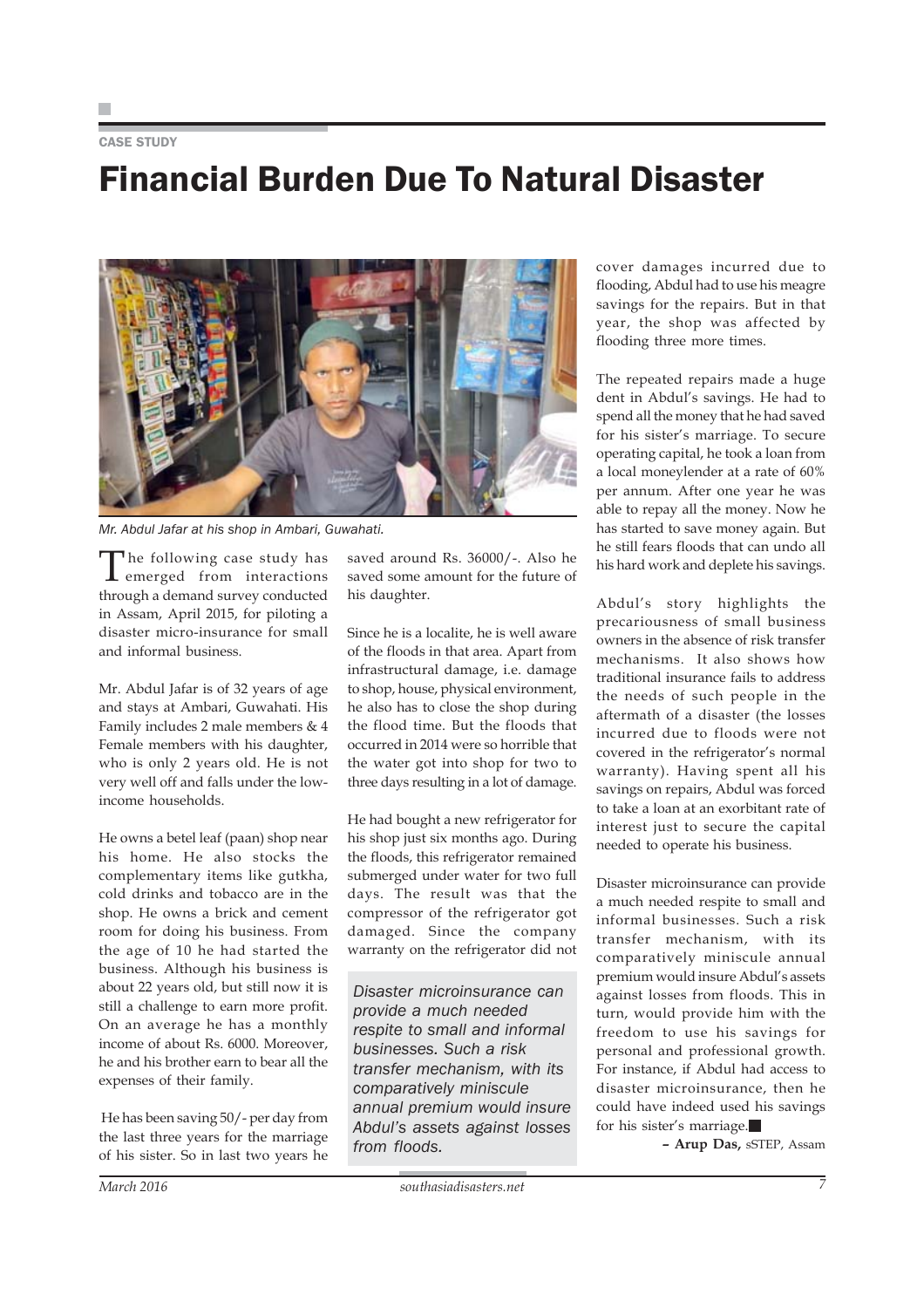#### GLOBAL HUMANITARIANISM

### Risk Transfer and Urban Resilience: Opportunities in COP21 and SFDRR Implementation

Typical of any country undergoing rapid economic development, India too has experienced a surge in urbanization in the last decade. This surge has been fuelled by the movement of people from the countryside to the cities in search of better jobs and livelihoods. If the present trends in urbanization persist, then the Planning Commission of India estimates that the population of urban areas in India will increase to 600 million people by 2030.<sup>1</sup>

However, India's urban infrastructure falls woefully short of accommodating this influx of people coming into her cities. The result of this imbalance in infrastructure development and population growth are ballooned up urban systems that are distended way beyond their carrying capacities.

The problem of inadequate urban infrastructure has exponentially increased the vulnerability of India's cities to a variety of climate and disaster risks. The recent floods in Chennai are a sobering reminder of this dismal fact. Not only do urban disasters, particularly floods cause widespread economic loss and damage, they also undo a lot development progress hitherto achieved. Just like everywhere else in the world, it is the poor in India's cities, who live on marginal lands and work in the informal sector experience the most profound impacts of these urban disasters. Therefore, there is an urgent need to promote urban resilience in India keeping in mind the needs of India's working poor.

Risk transfer mechanisms can be a potent tool to build the resilience of the urban poor to the various risks they face. A risk transfer mechanism predicts a future scenario of risk brought on by emergencies, disasters or other stresses and then makes provisions for transferring that risk from one party to another. Disaster microinsurance is one such risk transfer mechanism that has the potential to improve the resilience of India's urban poor to the various risks they face.

The importance of risk transfer mechanisms is echoed in all the major humanitarian frameworks such as Sendai Framework for Disaster Risk Reduction (SFDRR), the Sustainable Development Goals (SDGs) and the recently concluded Climate Deal following Conference of Parties 21 (COP 21). The overlap in the agendas of these distinct frameworks represents an opportunity for promoting risk transfer approaches like disaster microinsurance in developing countries like India.

Disaster microinsurance can be described a risk transfer approach which aims to provide low-income households and businesses with easily accessible and affordable life and health insurance as well as insurance to cover the loss of small-scale assets, livestock, and crops in the event of a flood, typhoon, or other natural disaster. If properly integrated within a broader development framework, disaster microinsurance can prove to be a potent adaptation and risk transfer tool for long term recovery by building the resilience of the poor against loss and damage.

Risk Transfer and Sendai Framework for Disaster Risk Reduction (SFDRR)

The Sendai Framework for Disaster Risk Reduction (SFDRR) is a voluntary non-binding agreement adopted by 187 United Nations Member States at the 3rd World Conference on Disaster Risk Reduction (3rd WCDRR) in April 2015. The SFDRR aims to build the resilience of countries and communities against the various hazards faced by them.

In striving to build resilience, the SFDRR has outlined 5 priorities of action. Priority 3 of SFDRR relates with 'Investing in DRR for Resilience'. This priority also calls out *to promote mechanisms for disaster risk transfer and insurance, risk sharing and retention and financial protection, as appropriate, for both public and private investment in order to reduce the financial impact of disasters on governments and societies, in urban and rural areas."*

#### Urban Resilience in the New Climate Deal

The New Climate deal concluded at the Conference of Parties 21 (COP21) gives great impetus to building urban resilience to climate risks. At the COP21 in Paris, more than 450 cities with a combined population of nearly 1bn people pledged to reduce emissions by more than 50% in around 15 years.

The only way forward from here is to work on the evolution of sustainable cities by investing in infrastructure, transportation, energy, agriculture, education, health, gender, housing and livelihoods. Risk transfer

1 Planning commission, GoI (2013) Twelfth five year plan (2012/2017). Faster, More Inclusive and Sustainable Growth Volume I. Available at http://planningcommission.gov.in/plans/planrel/12thplan/pdf/12fyp\_vol1.pdf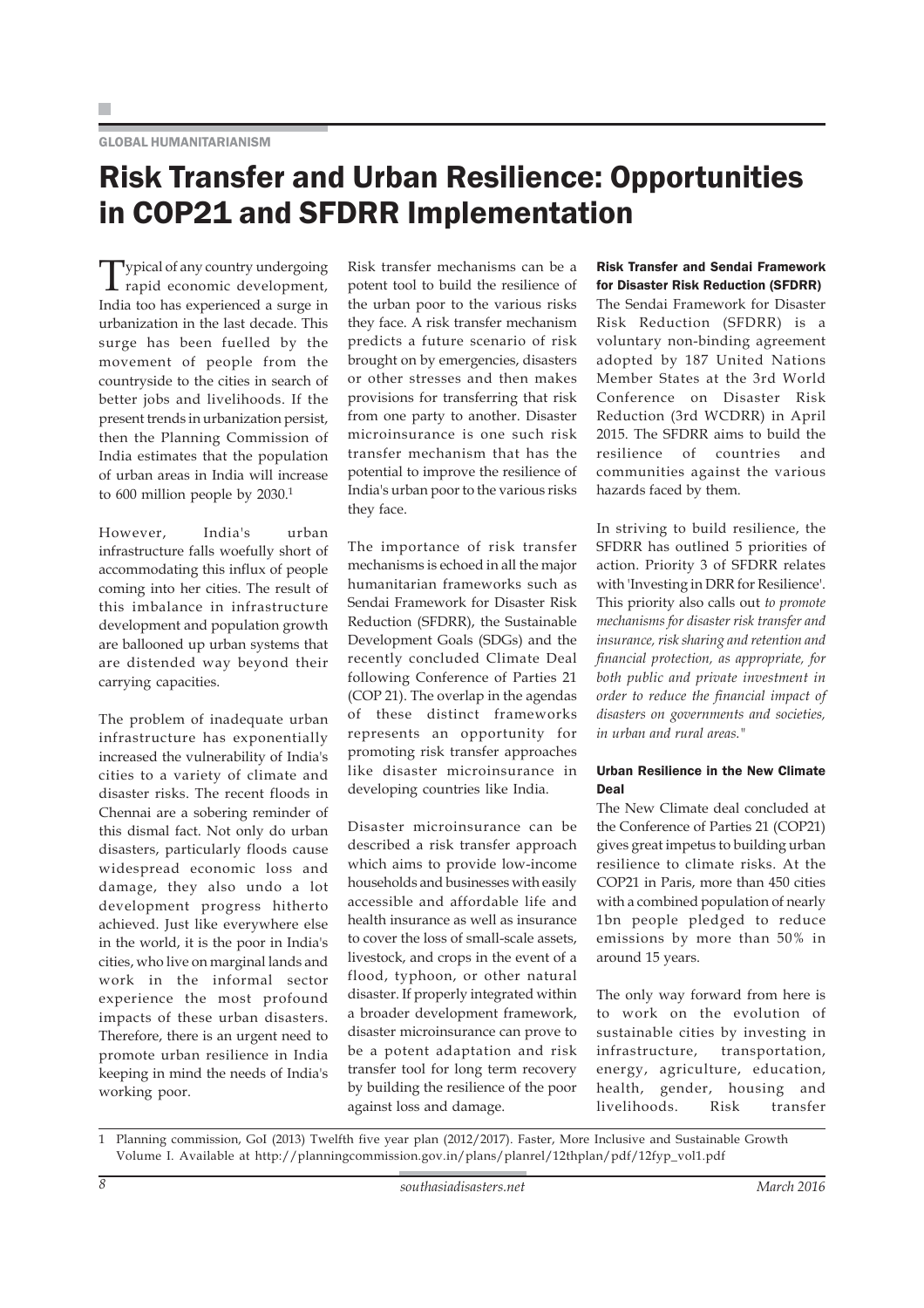mechanisms can be an appropriate way of achieving this.

#### Risk Transfer and Sustainable Development Goals

The Sustainable Development Goals (SDGs) as promulgated in 2015 seek to make the world a more equitable and just place. It is a set of 17 global goals aimed at sustainable development. Goal 1 of the SDGs aims for 'No Poverty' and Goal 11 aims to *'Make Sustainable Cities and Communities'*. Risk transfer mechanisms represent a great opportunity in making inclusive, safe and resilient cities by empowering the vulnerable communities that dwell in them.

#### National Level Measure to Promote Risk Transfer Mechanisms

Since the promotion of risk transfer mechanisms for resilience building figures in the agendas of all global humanitarian frameworks, India can leverage the implementation opportunities that arise from these frameworks in the following manner:

#### • **City and State Level Development Plans**

To translate the intent of these global frameworks into actions at the local level, the promotion of risk transfer mechanisms like disaster microinsurance should be included as a statutory provision in various development plans at the city, district and state level. For instance, making statutory provisions for the implementation of risk transfer approaches in the disaster management and climate change adaptation plans will provide much needed efficacy to such resilience building initiatives.

#### • **The Importance of Data** One of the greatest challenges surrounding the piloting of new

policies is the absence of data. There is a need to collate quality and disaggregated data to guide sound policy decisions regarding risk transfer mechanisms for the urban poor. Perhaps extensive surveys among low income households of key Indian cities can be a starting point for this. The analysis of this data can reveal significant insights on how to shape and pilot such policies.

#### • **Fostering Partnerships**

To improve the outreach and impact of any risk transfer mechanism like disaster microinsurance, there is a need to forge effective partnerships between the government, banks (insurers) and non-governmental organizations (NGOs). Through appropriate laws and policies, the government can provide a favourable ecosystem for successful implementation of a disaster microinsurance scheme designed by insurance companies (backed by banks) and administered to the intended beneficiaries by NGOs.

• **Contextualized Offerings** Different communities are exposed to different types of risks. For instance, coastal communities may face the threat of cyclones and tsunamis which may totally be non-existent for inland communities. This necessitates the evolution of contextualized offerings of risk transfer mechanisms that can address the specific risks faced by particular communities.

It is estimated that 35% of urban Indian households live below the poverty line.<sup>2</sup> Therefore, the future of sustainable development in India, lies in creating a mix of financial and technical solutions that can match the complexity of building low carbon, resilient cities. Risk transfer mechanisms like disaster microinsurance need to be adopted and scaled up by national governments for bestowing the benediction of climate justice and disaster resilience on their most vulnerable and marginalized citizens.

**– Kshitij Gupta,** AIDMI



2 35 per cent urban India is BPL, says unreleased data - See more at: http://indianexpress.com/article/india/india-others/ 35-per-cent-urban-india-is-bpl-says-unreleased-data/#sthash.baJJKc14.dpuf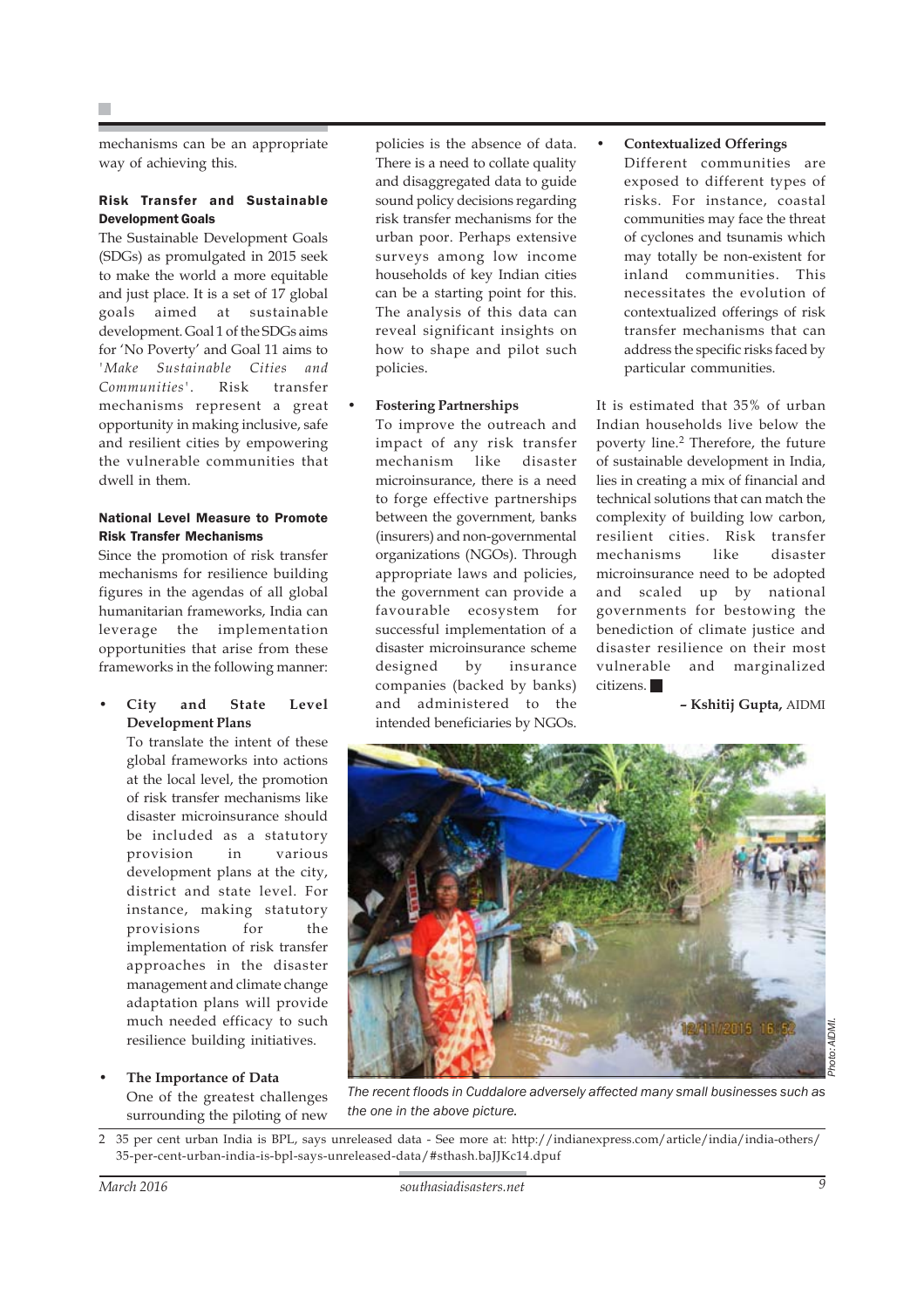#### RISK TRANSFER

### Insurance, Women and Climate Change

Climate change has significant effects on ecosystem, economies and communities worldwide. According to the **'Intergovernmental Panel on Climate Change'**, over the next 100 years the mean temperature of the atmosphere is going to increase significantly, by upto 6.4°C in the worst-case scenario with higher sea levels and exacerbation of weather extremes. (IPCC, 2007,  $2011$ ).<sup>1</sup> Increasing trends of extreme weather conditions – storms, floods, droughts and glacier melting have greater adverse impacts on human lives, health and their livelihoods too. Unprecedented heavy rain in Chennai, India victimizing nearly 200 lives is a very recent example of such adversities. Weather related disasters are amongst major causes of human fatalities, especially in developing countries<sup>2</sup>. Deaths, injuries and disabilities are direct consequences of natural disasters. Whereas change in climate also creates favorable environments for climate sensitive infectious diseases such as dengue or malaria fever and other vector–borne diseases. Thus climate change is considered to be the biggest threat of the century to human health.

#### Climate Change and Women:

Impacts of climate change to economic development, economies and human migrations to adapt the changes are observed across the world. However, it is also true that poor and women are more vulnerable to adapting these consequences for various reasons. These reasons include, but are not limited to the lack of information, education and power. Inadequate distribution of roles and responsibilities for women in communities and poverty also play a significant role in increasing their vulnerability. Similarly often they are dependant and under represented in decision making for family finances and assets. On the other



hand, a majority of women in rural and coastal areas across the world rely on agriculture, aquaculture and livestock for their livelihoods which are most adversely affected in climatic and natural disasters. In addition, the need of fetching water from farther places, longer hours in field and malnutrition due to inadequate crop yields increase health related risks for women.

#### Insurance – A Risk Mitigation Tool:

Insurance has been accepted as one of the convincing risk mitigation tools to cope with the adverse effects of climate change to vulnerable groups, especially women among the poor. The practitioners have explored a number of innovative and sustainable insurance products to cover the risks arising through drought, uncertain rains and higher temperatures. The biggest correlation between weather and losses in agriculture played a vital role in development of Index based weather insurance started in Sri Lanka, Peru, Kenya, Malavi and Mongolia has given new dimension to the traditional crop insurance. Similarly the risks to the hundreds of thousands of lives and injuries to millions of people and damage or destruction of buildings and assets, livestock, fisheries, stocks of raw material during disasters also indicate the

relevance of health, life, disability and other insurance products.

#### Challenges:

The biggest challenge in many developing countries like India is adopting insurance as a risk mitigation tool. Moreover, as women are mostly dependant in taking decisions for insuring their assets or even their lives and health, they largely remain deprived of insurance protection. Similarly, lack of information and knowledge about insurance products and procedures also bar women from adapting insurance to cover their financial risks. Apart from this, in the context of climate change related risks, risk prevention i.e. taking corrective steps towards reducing the adverse effects of climate change women can play a vital role through working for preserving the environment.

#### Conclusion:

Climate change related risks are going to increase in coming years especially for women. Adequate and inclusive risk mitigating products along with intensive efforts for awareness generation and capacity building would help to protect women against such risks.

**– Shilpa Pandya,** Development Consultant

- 1 Microinsurance Compendium Vol II
- 2 Munich Re NatCatSERVICE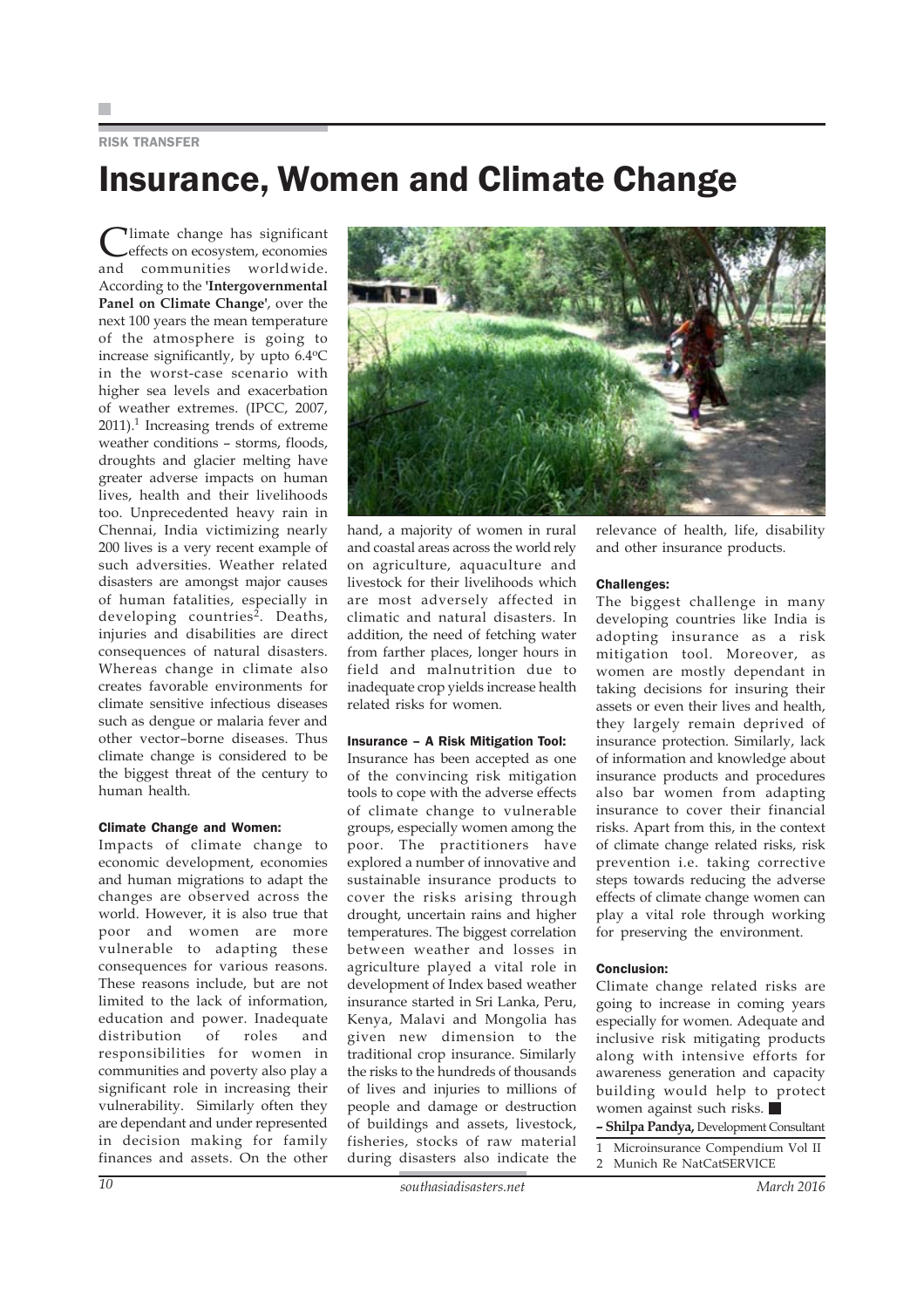#### RISK TRANSFER

### Scope and Potential of Disaster Risk Transfer in Muzaffarpur

Muzaffarpur has seen a rapid growth in urbanization in the past few years. Being the largest urban centre in North Bihar, it does have its own share of urban complexities. The Gangetic plains of North Bihar support a vast population, and the population of urban centres waxes and wanes with the influx and efflux of migratory labour populations from the surrounding rural areas. This exposes them to a wide array of disaster risks.

Muzaffarpur lies in Seismic Zone 4, or the High Damage Risk Zone. It lies under the constant threat of floods from the three rivers that transect the district, such as Gandak, Burhi Gandak and the Baghmati. Unplanned town growth due to rapid population rise has also rendered it a potential hazard for the outbreak of fires. In the event of any such disaster, the administration acts as a first responder as well as the nodal point for financial relief distribution. The latter is often an inefficient process, being poorly targeted, inefficient and riddled with the nuances of red tapism. Whilst awaiting relief from the administration, several good business days are lost, adding to the miseries. It is in such a scenario, that microinsurance can play an immense role.

Microinsurance, as a mechanism of Disaster Risk Transfer, is an emerging concept in strengthening resilience. It provides an immediate relief, a form of "bounce back" money, which can be used by the victims in rehabilitating themselves, thus extrapolating the work done by the District Administration. Also, if regulated, the payments can be made in an efficient, time bound manner, enabling the victims to start rebuilding their lives in a shorter span of time, instead of awaiting the channelized procedures to be complete and obtaining financial assistance. For the District administration too, this would be desirable, as it would delegate a substantial portion of disbursing relief money to these microinsurance companies, and they would be able

to expand their outreach and diversify their relief measures.

However, there are a lot of challenges that need to be overcome before this can translate into reality. The lack of data on disaster risk, hazard profile and vulnerability is a serious drawback. There is also a lack of culture of risk financing in India, especially in Bihar. There is also a reluctance of large insurance market players to invest in the development of small risk markets. Moreover, as this is a policy issue, political will along with consensual agreement by the private and public stakeholders is a sine qua non for this concept to materialize. As of now, only some small private players have ventured into these uncharted waters, and mainly cater to the urban rich. Their experiences and case studies need to be reflected upon, before we can agree upon a comprehensive Disaster Risk Transfer system through microinsurance policy in Bihar.

**– Dr. Aditya Prakash,** IAS, Probational DM, Muzaffarpur, Bihar



*Meeting on youth centered disaster risk reduction in Muzaffarpur.*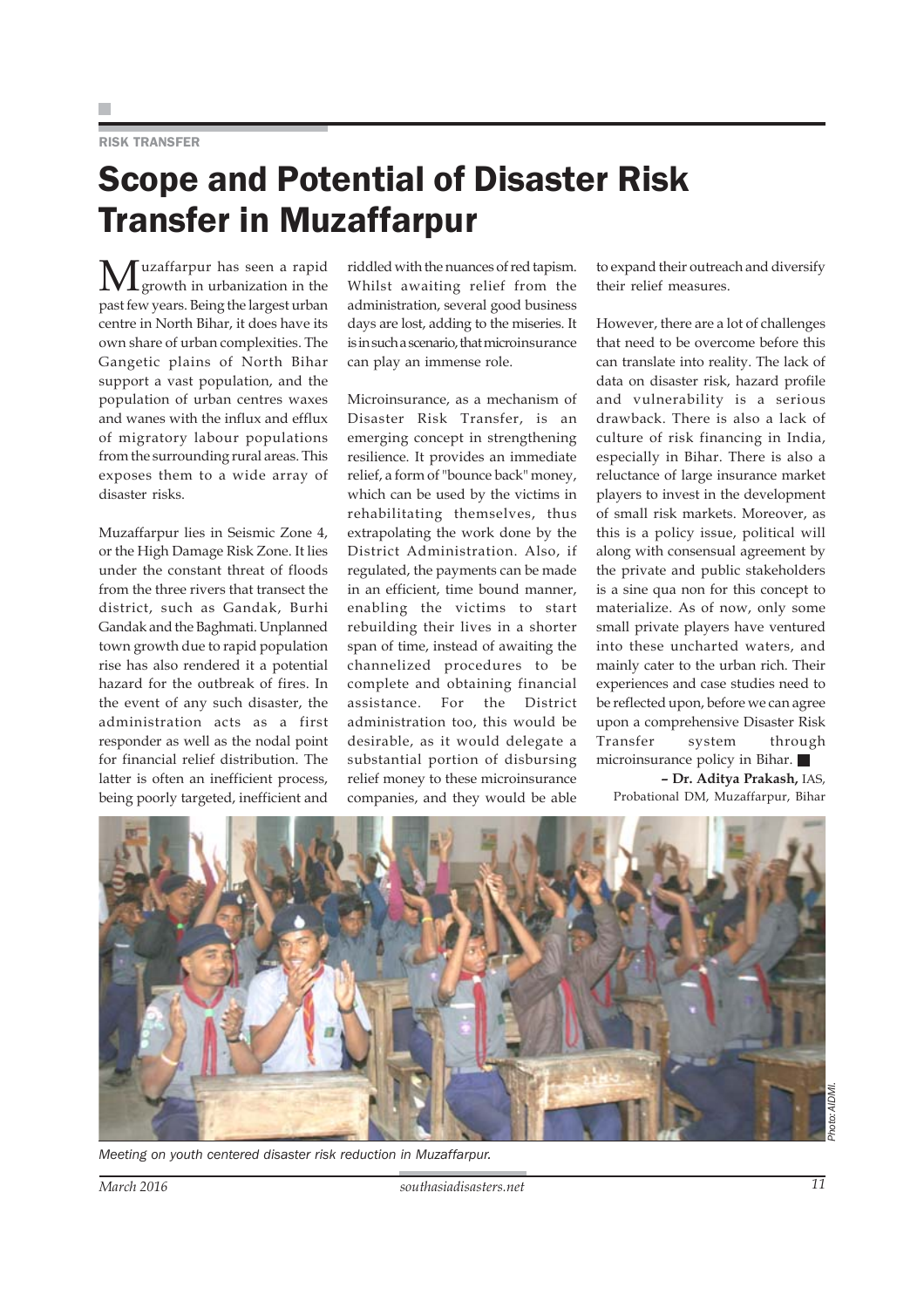#### SOCIAL ENTERPRISE

### A German Social Start-up on its Mission to Revolutionize the Market for Construction Material in Bangladesh

**Humankind, by virtue of science** Land technology has sent a mission to Mars, but in a developing country like Bangladesh 8000 fire clay brick kilns rely on an out–dated 18<sup>th</sup> century technology-with slavery like working conditions that lead to severe environmental damage. On top of that, millions of families still live in tin shed houses. There must be a better solution! There is: Compressed Stabilized Earth Blocks (CSEB), a proven low-tech solution for developing countries, which is not yet available in the market in Bangladesh.

This is the story of a young German social entrepreneur who moved to Bangladesh, to radically change the market of affordable, eco–friendly and disaster resistant building material.

#### The problem: structural, multi– dimensional, and very dirty

In Bangladesh, there are approx. 8000 kilns producing 18 billion fired clay bricks (FCB) per year. The kilns rely on an out–dated, energy inefficient technology with a yearly consumption of 3.5 million tonnes of coal and 2 million tonnes of fire wood. This causes 9 million tonnes CO<sub>2</sub> emissions and severe deforestation. 40% of Dhaka's fine particle pollution is due to kilns. The government passed several laws to prohibit the most inefficient kilns, but they have not been enforced due to corruption and a lack of alternative solid building materials. An attempt of UNDP and the World Bank to convert old kilns into modern, energy efficient ones failed due to the 10–times higher initial investment cost, that FCB owners were unwilling or incapable to bear.

Beside the environmental damage caused by FCB, there are other considerable downsides. The working conditions in the kilns are akin to modern day slavery; especially for unskilled labourers. FCB are unaffordable for many Bangladeshi, who therefore live in corrugated iron sheet shelters, as there is no affordable alternative to FCB (concrete is even more expensive). The price of FCB went up after India increased the price of coal; in addition the poor dimensional accuracy of FCB requires a lot of mortar (and plaster), which means high construction costs. In most cases, FCB houses are not built earthquake resistant, making them a deadly risk in this earthquake prone country. Corrugated iron sheet houses on the other hand do not withstand cyclones that frequently hit Bangladesh.

Why reinvent the wheel when a proven technology does the job?! Copy paste with a few tweaks.

CSEB is a proven technology that was developed in the 1950s and is being used in more than 30 countries around the world among them South Africa, Mexico and India. The production is low–tech and suitable for unskilled labourers: a mix of soil, sand, water and 5% cement (stabilizer) is compressed in a manual or automated block press. Depending on the type of soil that is locally available, the sand and cement ratio needs to be adjusted. CSEB air–dried for 28 days; the cement makes them strong and water resistant. CSEB dispenses with firing in kilns; this reduces  $CO<sub>2</sub>$ -emissions by 75% and prevents deforestation. They can be produced in various dimensions and shapes, e.g. hollow– interlocking blocks for disaster– resistant housing. This only requires a different mould in the same press. CSEB have a dimensional accuracy of 1mm, which reduces the required amount of mortar and plaster. CSEB lower construction cost by 25% compared to FCB.



*CSEB production team in Bangladesh with Building Pioneers Founder Ava Mulla.*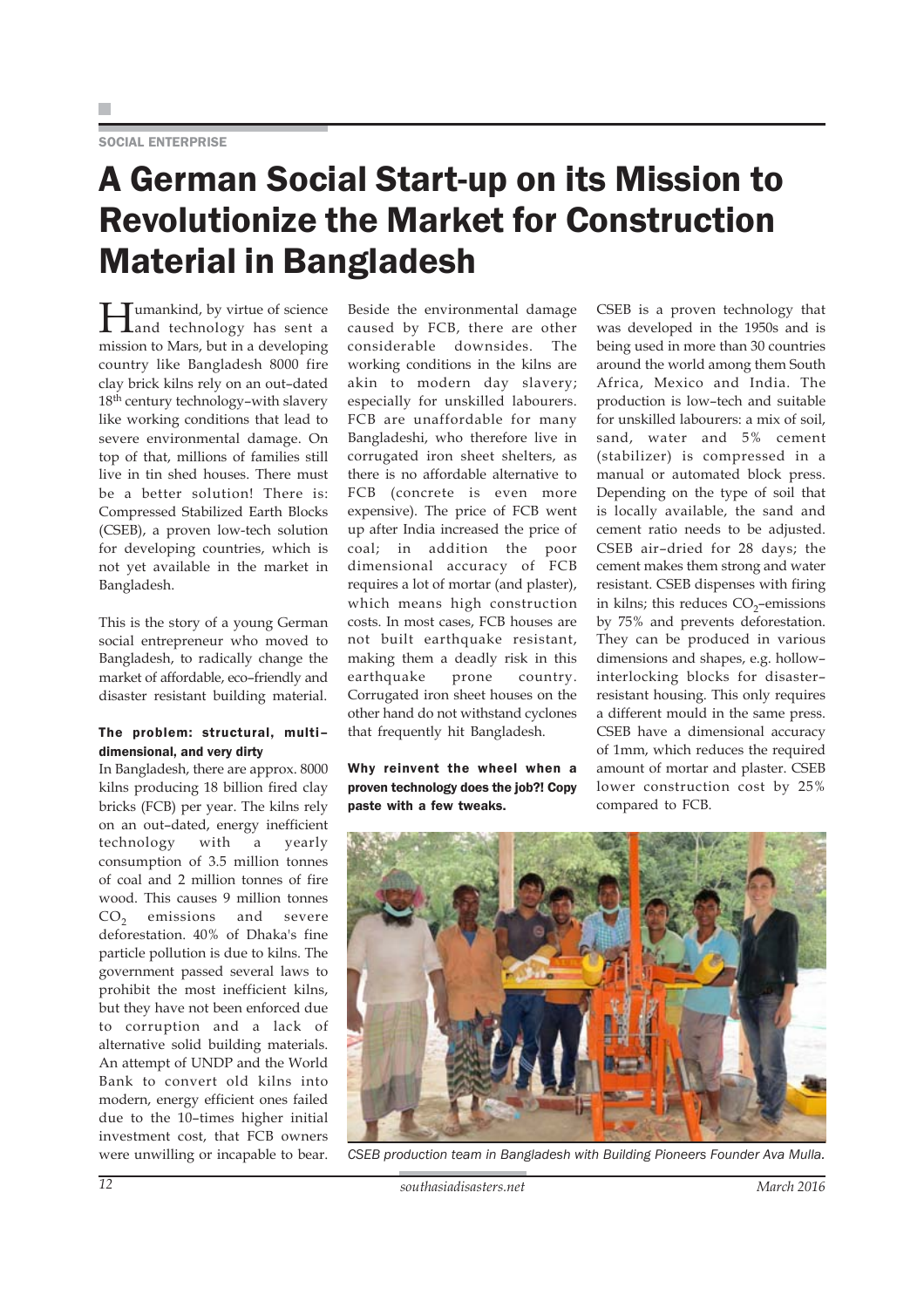

*Set-up of CSEB press for production.*

#### Dear "competitor", please, please copy us! A bold approach served with bubbly start-up spirit.

Building Pioneers is a social business startup. Our mission is to create as much social and environmental impact as possible while being financially sustainable - not donation based or profit driven. We want to establish CSEB as a widely available alternative to FCB in all areas of Bangladesh. The sheer scale of the problem requires an unconventional approach that includes all relevant stakeholders including commercial companies, development agencies, government authorities, architects, builders etc. Building Pioneers does not have the capacity to replace 18 billion FCB by CSEB. But we have the skills and the drive to prove that CSEB is technically feasible and economically viable in Bangladesh. This will attract commercial companies (e.g. cement suppliers, brick kilns etc.) to enter into the market. Building Pioneers has successfully set-up a small-scale pilot production facility south of Dhaka with an enthusiastic production team, that appreciates the modern facility and good working conditions. This proof of concept allows us to approach the big players. The feedback from all the sides is overwhelming and promising. We are excited to set-up a large-scale production next year with a production capacity of several houses per day.

> **– Ava Mulla,** Co-Founder, CEO, Building Pioneers UG, Germany

URBAN RESILIENCE

### Urban Resilience: Three Ideas for Action

Given that cities and towns are the primary centers of human activity<br>and development, efforts to strengthen urban resilience are critical. The role of cities rather than states in this age of rapid urbanization requires an urban focused approach for protecting against the various hazards and risks that urban populations face. Resilience in these contexts requires that the range of actors at the city level from individuals to households to communities and institutions (public and private) will have to individually and collectively engage with the hazards they face to cooperatively improve the factors that allow protection from these risks. This recognition means that new and innovative ideas will need to be developed, tested, scaled and adapted to various contexts. While the evidence base on effective practices to improve urban resilience remains thin, our collective experience and data is growing.

Three ideas for action now:

- 1. Develop and implement risk transfer mechanisms for the urban poor through disaster microinsurance. This will have multiple benefits. As an insurance system it can induce behavior change away from high risk areas and behavior using market forces or encourage disaster risk reduction measures to lower premium costs and risk. This idea can be implemented in the pre-disaster phase to promote long term recovery from day 1 of the crisis. Concern about cost feasibility and the covariate risk of pooling high risk clients together can be overcome with smart policies and facilities such as targeted insurance products and reinsurance. Microfinance has proven transformative when applied to groups typically excluded by traditional finance and this should be no exception.
- 2. Funding focused on high risk cities in the pre-disaster phase. Building resilience necessitates work before a crisis to improve the ability to recover. Humanitarian funding, however, is heavily weighted on the post-crisis part of the cycle. While funding cannot simply be shifted from post-crisis to pre-crisis and the need to fund acute crisis will remain, new funding needs to be prioritized towards the precrisis phase of the cycle. Starting with targeting high risk cities and high risk populations will provide and even greater return on investment.
- 3. Adopt resilience as an outcome and evaluation measure for humanitarian aid. Humanitarian response is unfortunately still heavily mired in evaluations that emphasise process measures rather than outcome measures. Pursuing outcome measures and beneficiary evaluations is vital. Unfortunately, the aid that follows a humanitarian crisis often does not help reduce the pre-existing risk that contributed to the crisis and in some cases even creates new risks in the pursuit of short term gains. A further shift in evaluations towards resilience as an outcome measure of aid intervention should be prioritized to ensure that the gains of humanitarian aid are not lost to continued risk.

**– Ronak B. Patel,** MD MPH, Stanford University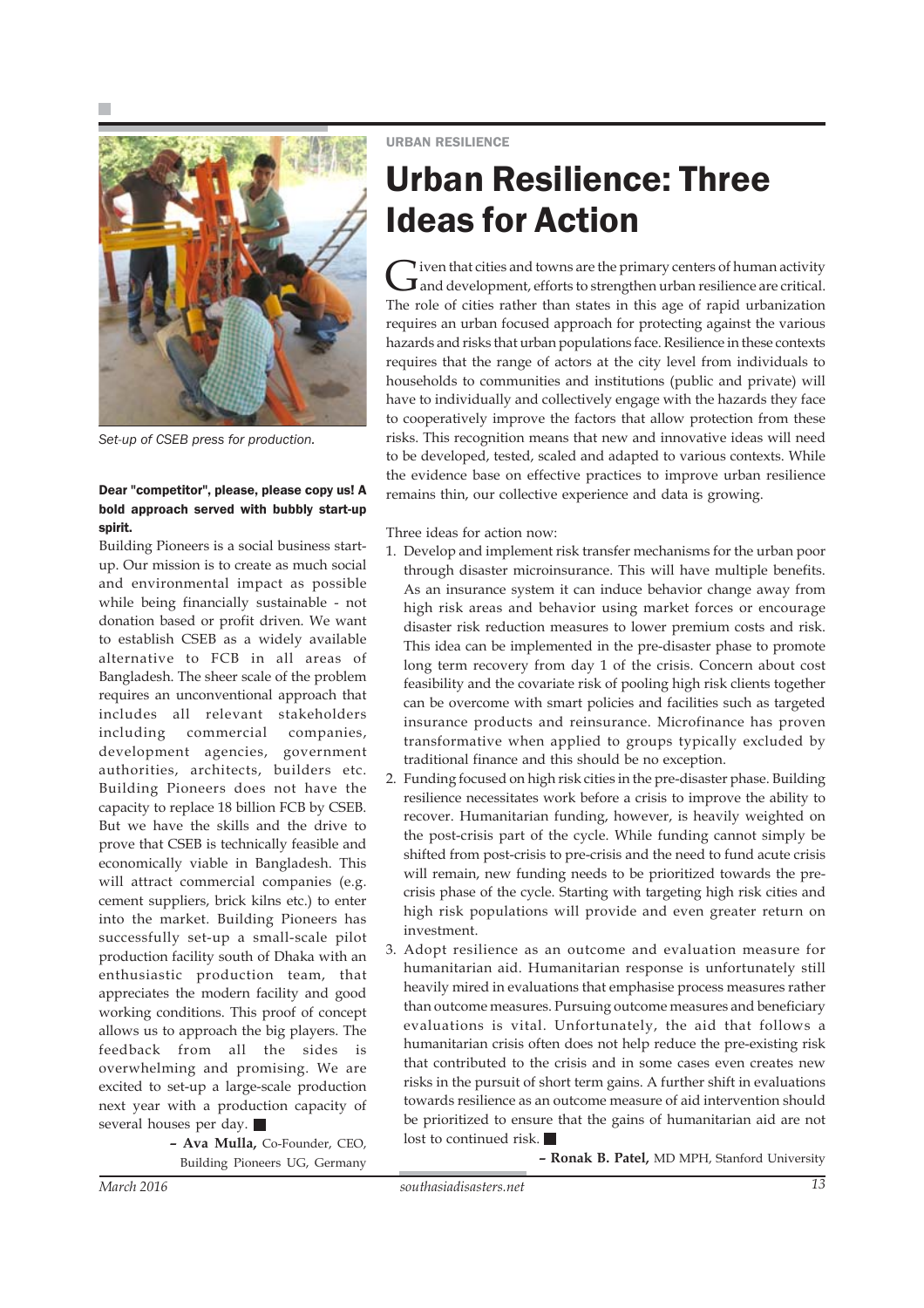### CASE STUDY I Will Stand Again

The following case study has emerged from interactions through a demand survey conducted in Assam, April 2015, for piloting a disaster micro-insurance for small and informal business.

The name of the respondent is Mr. Upendra Shah, aged 50 years. He lives in Silpukhuri along with his wife and three children. He is a migrant from Bihar. He owns a sugarcane juice stall near Guwahati's main bus stand. His brothers and other members of his extended family stay in Bihar.

Due to financial constraints Mr. Shah was able to study only till the 7th standard. At that time, his parents couldn't afford to send him to high school. Therefore, at the age of 12, he dropped out of school and started his life as a daily wage labourer. As time passed he got married. After marriage it was very difficult for him to earn more in that place. So he came to Guwahati with some friends in search of a better livelihood. Since he didn't finish his schooling, he couldn't find a decent job in Guwahati. The only remaining alternatives he had left were either to start a business or again work as a labourer. But he did not want to work as a labourer again.

Mr. Shah had saved some money for three years. But this was not sufficient to start a business. So he took money from friends and relatives and started the business of sugarcane juice. As it is a seasonal business, the business starts from April and ends in October. During the remaining months, he is forced to work as a daily wage labourer to make ends meet. He has been working in this manner for the past 15 years to eke out a living.

As time went by, his family grew and he had three sons. His elder son studies in the 8th standard while the younger one in the 4th standard. But the income that Mr. Shah earns is not sufficient to bear all the expenses of his family. Besides selling sugarcane he also takes up odd jobs which enable him to earn a monthly income of approximately Rs. 5000. His household expenses per month amount to approximately Rs. 5000.

Due to the floods in the previous year, he was forced to close the shop for 12 to 15 days. Furthermore, incessant rains also resulted in the closure of his shop for 4-5 days for a number of times. The loss of business days due to flooding and the rains resulted in substantial losses in revenue for him.

To cover for these losses, Mr. Shah was driven to borrow money from a local money lender at an exorbitant rate of interest. To make matters worse, he also suffers from some health problems which prevent him from moving his stall from its present location (near home in case of an emergency) to a better one. Currently his elder son helps him in the business. Still it is difficult for him to earn enough. So he is considering returning to their home (Bihar), so at least he can survive somehow.

He currently does not subscribe to any insurance scheme. On being informed about disaster insurance he showed enthusiasm towards the same and wanted to buy disaster insurance, if he continues with the business. He said that in all probability he would continue the business for next 1 year. If everything will runs smoothly as earlier, then he would go for micro insurance.

Gaining access to a risk transfer mechanism like disaster microinsurance can be very beneficial for Mr. Shah. It would provide him with an indispensable net of safety against unforrseeable losses from floods. It would also enable him to use his meagre savings for purposes other than recovery from loss and damage suffered during floods.



*Mr. Upendra Shah infront of his sugar-cane juice stall.* **– Arup Das,** sSTEP, Assam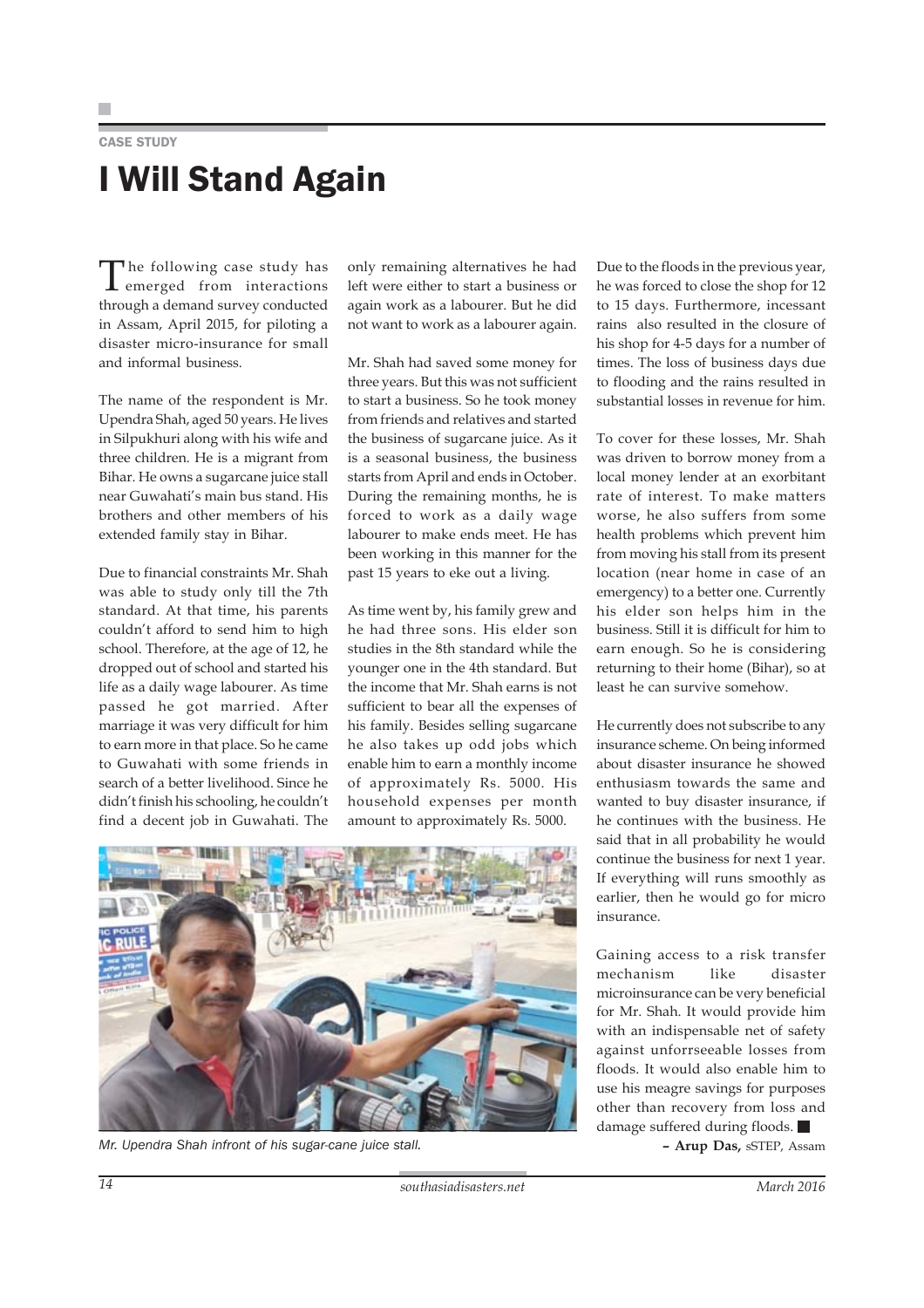#### WAY AHEAD

### Case Study of Sankar Muduli



*AIDMI and SWAD team handing out a cheque of INR 15,000 to Mr.Sankar Muduli, as a compensation against loss due to fire break out at his home. He was covered by 'Afat Vimo'; a disaster micro-insurance scheme initiated in 2011 by AIDMI.*

Sankar Muduli is a 58 year old<br>Sinhabitant of Jaypur village in Jaypur Gram Panchayat (GP), Odisha. He works as a potter but barely manages to make ends meet. Consequently, he falls under the category of low income households.

After an awareness program conducted by SWAD on Micro insurance in Jaypur village, he opted to subscribe to the *Afat Vimo* Yojana (disaster microinsurance). This microinsurance scheme is being run in conjunction with the United India Insurance Company (UIIC) and has a miniscule premium payment of Rs. 152 per annum.

After subscribing to this scheme, he paid the premium in the month of April, 2014 for the year. On 15th October, 2015 a fire broke out in Sankar's pottery shed and destroyed everything. He informed SWAD regarding the losses he suffered. He also apprised the concerned government official (Tahasildar) of his situation so that he may avail some help from the government. But the government official turned down his appeal stating that fire was caused due to Sankar's own negligence.

It was the *Afat Vimo* policy that came to his rescue. After SWAD and UIIC established the validity of his claim, Sankar was able to get a claim settlement of Rs. 16,000 under the *Afat Vimo* policy. This money helped him to cover the losses he had suffered and restart his business. He feels very

satisfied with this disaster microinsurance policy and says that not only will he renew his policy every year, he will also spread the word about this policy in his village.

This case highlights the benefits of a risk transfer mechanism like disaster microinsurance. It depicts how disaster microinsurance was able to provide succor to an economically weak small business owner during exigent times. Most importantly, Sankar's story serves to underscore the importance of disaster microinsurance as an instrument for resilience building and poverty alleviation. **Examplementation against loss**<br> **with this disaster**<br> **with this disaster**<br> **with this disaster**<br> **with this disaster**<br> **with this policy and says that**<br> **with will also spread the**<br> **with this policy in his village.**<br> **h** 

**– Binapani Mishra,** Secretary, Society for Women Action Development (SWAD), Puri, Odisha